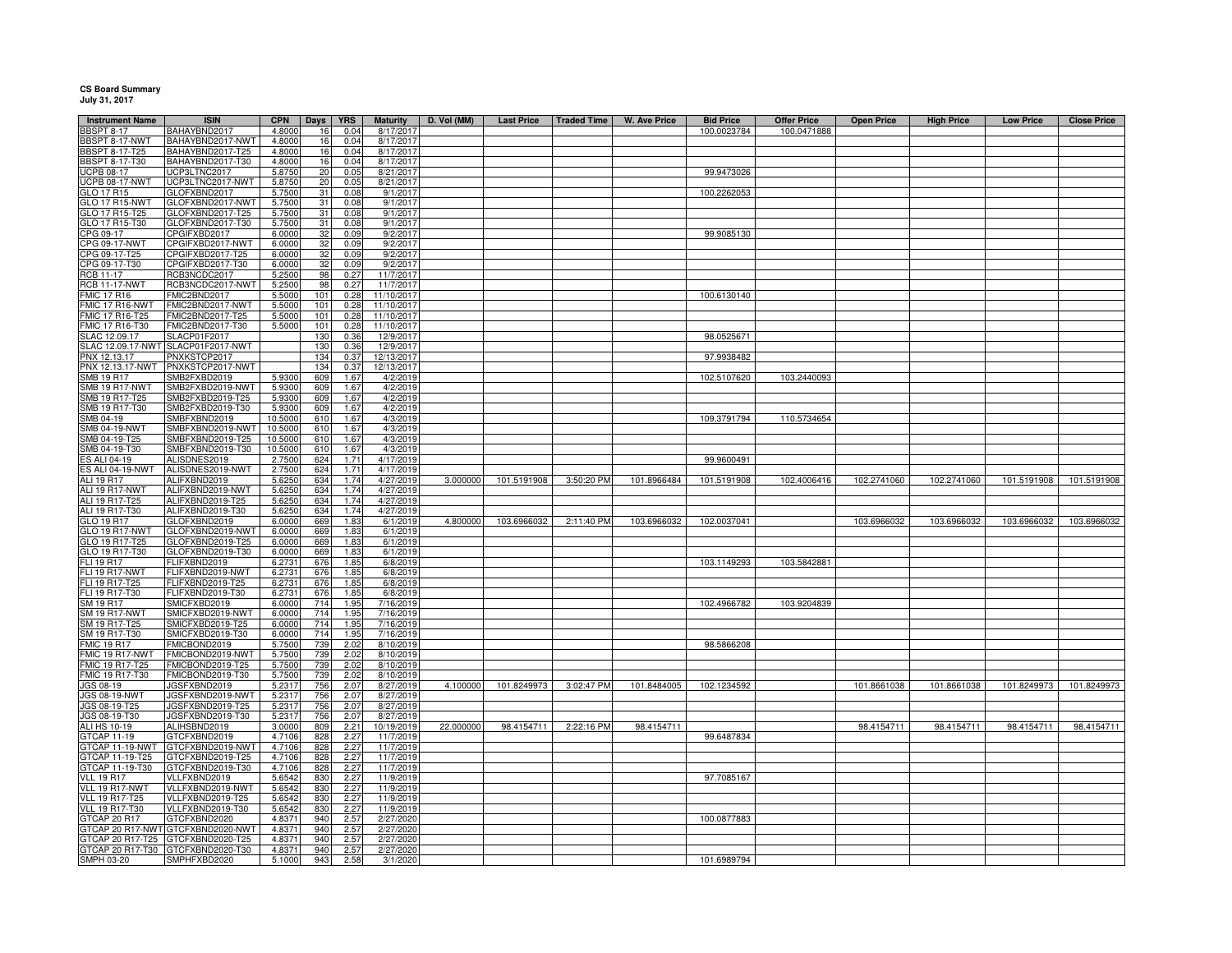| <b>Instrument Name</b>                    | <b>ISIN</b>                          | <b>CPN</b>       | Days         | <b>YRS</b>   | <b>Maturity</b>          | D. Vol (MM) | Last Price   Traded Time |                         | W. Ave Price | <b>Bid Price</b> | <b>Offer Price</b> | <b>Open Price</b> | <b>High Price</b> | <b>Low Price</b> | <b>Close Price</b>      |
|-------------------------------------------|--------------------------------------|------------------|--------------|--------------|--------------------------|-------------|--------------------------|-------------------------|--------------|------------------|--------------------|-------------------|-------------------|------------------|-------------------------|
| SMPH 03-20-NWT                            | SMPHFXBD2020-NWT                     | 5.1000           | 943          | 2.58         | 3/1/2020                 |             |                          |                         |              |                  |                    |                   |                   |                  |                         |
| SMPH 03-20-T25                            | SMPHFXBD2020-T25                     | 5.1000           | 943          | 2.58         | 3/1/2020                 |             |                          |                         |              |                  |                    |                   |                   |                  |                         |
| SMPH 03-20-T30<br>CPG 20 R18              | MPHFXBD2020-T30                      | 5.1000<br>6.6878 | 943<br>944   | 2.58<br>2.58 | 3/1/2020                 |             |                          |                         |              | 99.2640321       | 105.8755542        |                   |                   |                  |                         |
| CPG 20 R18-NWT                            | PGIFXBD2020<br>CPGIFXBD2020-NWT      | 6.6878           | 944          | 2.58         | 3/2/2020<br>3/2/2020     |             |                          |                         |              |                  |                    |                   |                   |                  |                         |
| CPG 20 R18-T25                            | CPGIFXBD2020-T25                     | 6.6878           | 944          | 2.58         | 3/2/2020                 |             |                          |                         |              |                  |                    |                   |                   |                  |                         |
| CPG 20 R18-T30                            | CPGIFXBD2020-T30                     | 6.6878           | 944          | 2.58         | 3/2/2020                 |             |                          |                         |              |                  |                    |                   |                   |                  |                         |
| MBT 04-20                                 | <b>MBTLTNCD2020</b>                  | 4.0000           | 997          | 2.73         | 4/24/2020                |             |                          |                         |              |                  |                    |                   |                   |                  |                         |
| <b>EDC 20 R18</b>                         | EDCFXBND2020                         | 4.1583           | 1006         | 2.75         | 5/3/2020                 | 2.000000    | 98.8652358               | 2:30:50 PM              | 98.8630986   | 98.3558619       | 100.1451837        | 98.8652358        | 98.8652358        | 98.8652358       | 98.8652358              |
| EDC 20 R18-NWT                            | EDCFXBND2020-NWT                     | 4.1583           | 1006         | 2.75         | 5/3/2020                 |             |                          |                         |              |                  |                    |                   |                   |                  |                         |
| DC 20 R18-T25                             | DCFXBND2020-T25                      | 4.1583           | 1006         | 2.75         | 5/3/2020                 |             |                          |                         |              |                  |                    |                   |                   |                  |                         |
| EDC 20 R18-T30<br>PNB 06-20               | DCFXBND2020-T30<br>PNBLTNCD2020      | 4.1583<br>4.1250 | 1006<br>1046 | 2.75<br>2.86 | 5/3/2020<br>6/12/2020    |             |                          |                         |              |                  |                    |                   |                   |                  |                         |
| RCB 06-20                                 | RCBLTNCD2020                         | 4.1250           | 1053         | 2.88         | 6/19/2020                |             |                          |                         |              |                  |                    |                   |                   |                  |                         |
| GLO 20 R18                                | GLOFXBND2020                         | 4.8875           | 1081         | 2.96         | 7/17/2020                |             |                          |                         |              | 100.2392318      |                    |                   |                   |                  |                         |
| GLO 20 R18-NWT                            | GLOFXBND2020-NWT                     | 4.8875           | 1081         | 2.96         | 7/17/2020                |             |                          |                         |              |                  |                    |                   |                   |                  |                         |
| GLO 20 R18-T25                            | GLOFXBND2020-T25                     | 4.8875           | 1081         | 2.96         | 7/17/2020                |             |                          |                         |              |                  |                    |                   |                   |                  |                         |
| GLO 20 R18-T30                            | GLOFXBND2020-T30                     | 4.8875           | 1081         | 2.96         | 7/17/202                 |             |                          |                         |              |                  |                    |                   |                   |                  |                         |
| <b>LTC 20 R18</b>                         | SLTCFXBD2020                         | 4.9925           | 1117         | 3.06         | 8/22/202                 |             |                          |                         |              | 93.8552409       | 101.3985962        |                   |                   |                  |                         |
| SLTC 20 R18-NWT<br><b>SLTC 20 R18-T25</b> | SLTCFXBD2020-NWT<br>SLTCFXBD2020-T25 | 4.9925<br>4.9925 | 1117<br>1117 | 3.06<br>3.06 | 8/22/2020<br>8/22/2020   |             |                          |                         |              |                  |                    |                   |                   |                  |                         |
| SLTC 20 R18-T30                           | SLTCFXBD2020-T30                     | 4.9925           | 1117         | 3.06         | 8/22/202                 |             |                          |                         |              |                  |                    |                   |                   |                  |                         |
| BDO 10-20                                 | BDO2LTNC2020                         | 3.7500           | 1162         | 3.18         | 10/6/202                 |             |                          |                         |              | 95.6312604       |                    |                   |                   |                  |                         |
| ALI 20 R19                                | ALIFXBND2020                         | 4.6250           | 1166         | 3.19         | 10/10/202                |             |                          |                         |              | 99.4813159       | 101.5501937        |                   |                   |                  |                         |
| ALI 20 R19-NWT                            | ALIFXBND2020-NWT                     | 4.6250           | 1166         | 3.19         | 10/10/2020               |             |                          |                         |              |                  |                    |                   |                   |                  |                         |
| ALI 20 R19-T25                            | ALIFXBND2020-T25                     | 4.6250           | 1166         | 3.19         | 10/10/2020               |             |                          |                         |              |                  |                    |                   |                   |                  |                         |
| ALI 20 R19-T30                            | ALIFXBND2020-T30                     | 4.6250           | 1166         | 3.19         | 10/10/202                |             |                          |                         |              |                  |                    |                   |                   |                  |                         |
| <b>HOUSE 10-20</b>                        | HOUSEFBD2020                         | 6.2080           | 1172         | 3.21         | 10/16/2020               | 1.000000    | 103.2587848              | 2:24:22 PM              | 103.2587848  | 101.1850664      | 103.2587848        | 103.2587848       | 103.2587848       | 103.2587848      | 103.2587848             |
| HOUSE 10-20-NWT                           | <b>HOUSEFBD2020-NWT</b>              | 6.2080           | 1172<br>1172 | 3.21         | 10/16/2020<br>10/16/2020 |             |                          |                         |              |                  |                    |                   |                   |                  |                         |
| HOUSE 10-20-T25<br>HOUSE 10-20-T30        | HOUSEFBD2020-T25<br>HOUSEFBD2020-T30 | 6.2080<br>6.2080 | 1172         | 3.21<br>3.21 | 10/16/2020               |             |                          |                         |              |                  |                    |                   |                   |                  |                         |
| <b>AEV 11-20</b>                          | AEV2FXBD2020                         | 4.4722           | 1193         | 3.27         | 11/6/2020                |             |                          |                         |              | 98.7165165       | 101.1313332        |                   |                   |                  |                         |
| <b>AEV 11-20-NWT</b>                      | AEV2FXBD2020-NWT                     | 4.4722           | 1193         | 3.27         | 11/6/2020                |             |                          |                         |              |                  |                    |                   |                   |                  |                         |
| AEV 11-20-T25                             | AEV2FXBD2020-T25                     | 4.4722           | 1193         | 3.27         | 11/6/2020                |             |                          |                         |              |                  |                    |                   |                   |                  |                         |
| AEV 11-20-T30                             | AEV2FXBD2020-T30                     | 4.4722           | 1193         | 3.27         | 11/6/2020                |             |                          |                         |              |                  |                    |                   |                   |                  |                         |
| FLI 20 R19                                | <b>LIFXBND2020</b>                   | 4.8562           | 1195         | 3.27         | 11/8/2020                |             |                          |                         |              | 99.8678908       |                    |                   |                   |                  |                         |
| FLI 20 R19-NWT                            | LIFXBND2020-NWT                      | 4.856            | 1195         | 3.27         | 11/8/2020                |             |                          |                         |              |                  |                    |                   |                   |                  |                         |
| FLI 20 R19-T25                            | LIFXBND2020-T25<br>FLIFXBND2020-T30  | 4.8562           | 1195         | 3.27         | 11/8/2020                |             |                          |                         |              |                  |                    |                   |                   |                  |                         |
| FLI 20 R19-T30<br>AEV 20 R19              | AEVFXBND2020                         | 4.8562<br>4.4125 | 1195<br>1208 | 3.27<br>3.31 | 11/8/2020<br>11/21/2020  |             |                          |                         |              | 98.2190072       |                    |                   |                   |                  |                         |
| AEV 20 R19-NWT                            | AEVFXBND2020-NWT                     | 4.4125           | 1208         | 3.31         | 11/21/2020               |             |                          |                         |              |                  |                    |                   |                   |                  |                         |
| AEV 20 R19-T25                            | AEVFXBND2020-T25                     | 4.4125           | 1208         | 3.31         | 11/21/2020               |             |                          |                         |              |                  |                    |                   |                   |                  |                         |
| AEV 20 R19-T30                            | AEVFXBND2020-T30                     | 4.4125           | 1208         | 3.31         | 11/21/2020               |             |                          |                         |              |                  |                    |                   |                   |                  |                         |
| <b>IER 20 P19</b>                         | MERFXBND2020                         | 4.3750           | 1229         | 3.36         | 12/12/2020               |             |                          |                         |              | 98.4710120       |                    |                   |                   |                  |                         |
| <b>IER 20 P19-NWT</b>                     | MERFXBND2020-NWT                     | 4.3750           | 1229         | 3.36         | 12/12/2020               |             |                          |                         |              |                  |                    |                   |                   |                  |                         |
| <b>IER 20 P19-T25</b>                     | MERFXBND2020-T25                     | 4.3750           | 1229         | 3.36         | 12/12/2020               |             |                          |                         |              |                  |                    |                   |                   |                  |                         |
| <b>IER 20 P19-T30</b>                     | MERFXBND2020-T30                     | 4.3750           | 1229         | 3.36         | 12/12/2020               |             |                          |                         |              |                  |                    |                   |                   |                  |                         |
| FEL 21 R19<br>TEL 21 R19-NWT              | TELFXBND2021<br>FELFXBND2021-NWT     | 5.2250           | 1285<br>1285 | 3.52<br>3.52 | 2/6/202                  | 10.000000   |                          | 102.3421911 11:47:03 AM | 102.3438293  | 100.7205261      |                    | 102.3421911       | 102.3421911       | 102.3421911      | 102.3421911             |
| TEL 21 R19-T25                            | FELFXBND2021-T25                     | 5.2250<br>5.2250 | 1285         | 3.52         | 2/6/202<br>2/6/202       |             |                          |                         |              |                  |                    |                   |                   |                  |                         |
| TEL 21 R19-T30                            | FELFXBND2021-T30                     | 5.2250           | 1285         | 3.52         | 2/6/202                  |             |                          |                         |              |                  |                    |                   |                   |                  |                         |
| ABS 21 R19                                | ABSFXBND2021                         | 5.3350           | 1289         | 3.53         | 2/10/2021                |             |                          |                         |              | 100.4314770      | 103.3679487        |                   |                   |                  |                         |
| <b>ABS 21 R19-NWT</b>                     | ABSFXBND2021-NWT                     | 5.3350           | 1289         | 3.53         | 2/10/2021                |             |                          |                         |              |                  |                    |                   |                   |                  |                         |
| ABS 21 R19-T25                            | ABSFXBND2021-T25                     | 5.3350           | 1289         | 3.53         | 2/10/2021                |             |                          |                         |              |                  |                    |                   |                   |                  |                         |
| ABS 21 R19-T30                            | ABSFXBND2021-T30                     | 5.3350           | 1289         | 3.53         | 2/10/202                 |             |                          |                         |              |                  |                    |                   |                   |                  |                         |
| ROCK 21 R19                               | ROCKFXBD2021                         | 5.0932           | 1294         | 3.54         | 2/15/2021                |             |                          |                         |              | 99.6557297       |                    |                   |                   |                  |                         |
| ROCK 21 R19-NWT                           | ROCKFXBD2021-NWT                     | 5.0932<br>5.0932 | 1294<br>1294 | 3.54         | 2/15/2021                |             |                          |                         |              |                  |                    |                   |                   |                  |                         |
| ROCK 21 R19-T25<br>ROCK 21 R19-T30        | ROCKFXBD2021-T25<br>ROCKFXBD2021-T30 | 5.0932           | 1294         | 3.54<br>3.54 | 2/15/2021<br>2/15/2021   |             |                          |                         |              |                  |                    |                   |                   |                  |                         |
| SMPH 02-21                                | SMPH2FBD2021                         | 4.5095           | 1304         | 3.57         | 2/25/2021                | 20.340000   | 99.7434542               | 3:24:23 PM              | 100.1489365  | 99.8661074       |                    | 100.1119222       | 100.1940114       | 99.7434542       | 99.7434542              |
| SMPH 02-21-NWT                            | SMPH2FBD2021-NWT                     | 4.5095           | 1304         | 3.57         | 2/25/2021                |             |                          |                         |              |                  |                    |                   |                   |                  |                         |
| SMPH 02-21-T25                            | MPH2FBD2021-T25                      | 4.5095           | 1304         | 3.57         | 2/25/2021                |             |                          |                         |              |                  |                    |                   |                   |                  |                         |
| SMPH 02-21-T30                            | SMPH2FBD2021-T30                     | 4.5095           | 1304         | 3.57         | 2/25/2021                |             |                          |                         |              |                  |                    |                   |                   |                  |                         |
| <b>IGS 21 R19</b>                         | JGSFXBND2021                         | 5.2442           | 1306         | 3.58         | 2/27/2021                | 0.430000    | 102.4270510 3:36:04 PM   |                         | 102.4270510  | 100.4614356      | 103.0924771        | 102.4270510       | 102.4270510       |                  | 102.4270510 102.4270510 |
| JGS 21 R19-NWT                            | JGSFXBND2021-NWT                     | 5.2442           | 1306         | 3.58         | 2/27/2021                |             |                          |                         |              |                  |                    |                   |                   |                  |                         |
| JGS 21 R19-T25                            | JGSFXBND2021-T25                     | 5.2442           | 1306         | 3.58         | 2/27/2021                |             |                          |                         |              |                  |                    |                   |                   |                  |                         |
| JGS 21 R19-T30<br><b>SLI 21 R18</b>       | JGSFXBND2021-T30<br>SLIFXBND2021     | 5.2442<br>6.7150 | 1306         | 3.58<br>3.64 | 2/27/2021<br>3/22/2021   |             |                          |                         |              | 99.9645018       |                    |                   |                   |                  |                         |
| <b>SLI 21 R18-NWT</b>                     | SLIFXBND2021-NWT                     | 6.7150           | 1329<br>1329 | 3.64         | 3/22/2021                |             |                          |                         |              |                  |                    |                   |                   |                  |                         |
| SLI 21 R18-T25                            | SLIFXBND2021-T25                     | 6.7150           | 1329         | 3.64         | 3/22/2021                |             |                          |                         |              |                  |                    |                   |                   |                  |                         |
| SLI 21 R18-T30                            | SLIFXBND2021-T30                     | 6.7150           | 1329         | 3.64         | 3/22/2021                |             |                          |                         |              |                  |                    |                   |                   |                  |                         |
| MNTC 21 R19                               | MNTCFXBD2021                         | 5.0700           | 1338         | 3.66         | 3/31/2021                |             |                          |                         |              | 99.5670099       |                    |                   |                   |                  |                         |
| MNTC 21 R19-NWT                           | MNTCFXBD2021-NWT                     | 5.0700           | 1338         | 3.66         | 3/31/2021                |             |                          |                         |              |                  |                    |                   |                   |                  |                         |
| MNTC 21 R19-T25                           | MNTCFXBD2021-T25                     | 5.0700           | 1338         | 3.66         | 3/31/202                 |             |                          |                         |              |                  |                    |                   |                   |                  |                         |
| MNTC 21 R19-T30                           | MNTCFXBD2021-T30                     | 5.0700           | 1338         | 3.66         | 3/31/2021                |             |                          |                         |              |                  |                    |                   |                   |                  |                         |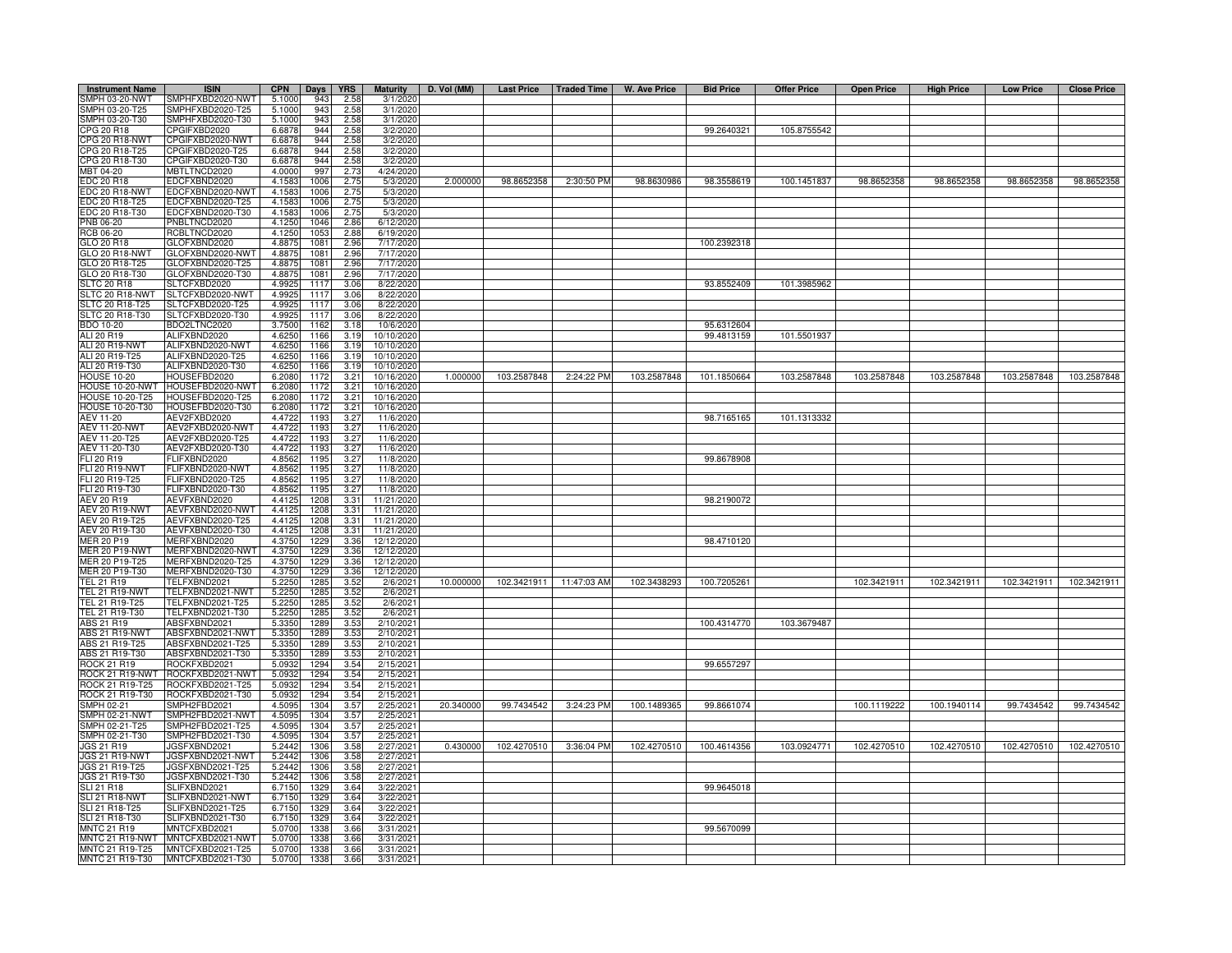| <b>Instrument Name</b> | <b>ISIN</b>                        | <b>CPN</b> | <b>Days</b> | <b>YRS</b> | <b>Maturity</b> | D. Vol (MM) | <b>Last Price</b>       | <b>Traded Time</b>      | W. Ave Price | <b>Bid Price</b> | <b>Offer Price</b> | <b>Open Price</b> | <b>High Price</b> | <b>Low Price</b> | <b>Close Price</b> |
|------------------------|------------------------------------|------------|-------------|------------|-----------------|-------------|-------------------------|-------------------------|--------------|------------------|--------------------|-------------------|-------------------|------------------|--------------------|
| SMB 21 R19             | MBFXBND2021                        | 5.5000     | 1340        | 3.67       | 4/2/2021        | 10.000000   | 102.8263886             | 11:51:34 AM             | 102.8302161  | 101.0657383      |                    | 102.8263886       | 102.8263886       | 102.8263886      | 102.8263886        |
| <b>SMB 21 R19-NWT</b>  | MBFXBND2021-NWT                    | 5.5000     | 1340        | 3.67       | 4/2/2021        |             |                         |                         |              |                  |                    |                   |                   |                  |                    |
| SMB 21 R19-T25         | MBFXBND2021-T25                    | 5.5000     | 1340        | 3.67       | 4/2/202         |             |                         |                         |              |                  |                    |                   |                   |                  |                    |
| SMB 21 R19-T30         | MBFXBND2021-T30                    | 5.5000     | 1340        | 3.67       | 4/2/202         |             |                         |                         |              |                  |                    |                   |                   |                  |                    |
| LBP 04-21              | BPLTNCD2021                        | 3.7500     | 134         | 3.69       | 4/9/2021        |             |                         |                         |              |                  |                    |                   |                   |                  |                    |
| <b>VLL 21 R19</b>      | VLLFXBND2021                       | 5.9437     | 1377        | 3.77       | 5/9/2021        |             |                         |                         |              | 96.5235266       | 105.5162492        |                   |                   |                  |                    |
| VLL 21 R19-NWT         | VLLFXBND2021-NWT                   | 5.9437     | 137         | 3.77       | 5/9/202         |             |                         |                         |              |                  |                    |                   |                   |                  |                    |
| VLL 21 R19-T25         | VLLFXBND2021-T25                   | 5.9437     | 137         | 3.77       | 5/9/2021        |             |                         |                         |              |                  |                    |                   |                   |                  |                    |
| VLL 21 R19-T30         | VLLFXBND2021-T30                   | 5.9437     | 137         | 3.77       | 5/9/2021        |             |                         |                         |              |                  |                    |                   |                   |                  |                    |
| AC 05-21               | ACFXBOND2021                       | 6.8000     | 1380        | 3.78       | 5/12/2021       |             |                         |                         |              | 107.2339784      | 108.6792849        |                   |                   |                  |                    |
| AC 05-21-NWT           | ACFXBOND2021-NWT                   | 6.8000     | 1380        | 3.78       | 5/12/2021       |             |                         |                         |              |                  |                    |                   |                   |                  |                    |
| AC 05-21-T25           | ACFXBOND2021-T25                   | 6.8000     | 1380        | 3.78       | 5/12/2021       |             |                         |                         |              |                  |                    |                   |                   |                  |                    |
| AC 05-21-T30           | ACFXBOND2021-T30                   | 6.8000     | 1380        | 3.78       | 5/12/202        |             |                         |                         |              |                  |                    |                   |                   |                  |                    |
| SM 21 R19              | SMICFXBD2021                       | 5.2958     | 1387        | 3.80       | 5/19/2021       | 1.300000    | 101.3495643             | 3:42:09 PM              | 101.3495643  | 101.3495643      |                    | 101.3495643       | 101.3495643       | 101.3495643      | 101.3495643        |
| <b>SM 21 R19-NWT</b>   | MICFXBD2021-NWT                    | 5.2958     | 138         | 3.80       | 5/19/202        |             |                         |                         |              |                  |                    |                   |                   |                  |                    |
| SM 21 R19-T25          | MICFXBD2021-T25                    | 5.2958     | 1387        | 3.80       | 5/19/202        |             |                         |                         |              |                  |                    |                   |                   |                  |                    |
| SM 21 R19-T30          | MICFXBD2021-T30                    | 5.2958     | 1387        | 3.80       | 5/19/202        |             |                         |                         |              |                  |                    |                   |                   |                  |                    |
| CHI 21 R19             | CHIFXBND2021                       | 5.3200     | 1405        | 3.85       | 6/6/202         |             |                         |                         |              | 101.1004826      |                    |                   |                   |                  |                    |
| <b>CHI 21 R19-NWT</b>  | CHIFXBND2021-NWT                   | 5.3200     | 1405        | 3.85       | 6/6/202         |             |                         |                         |              |                  |                    |                   |                   |                  |                    |
| CHI 21 R19-T25         | CHIFXBND2021-T25                   | 5.3200     | 1405        | 3.85       | 6/6/202         |             |                         |                         |              |                  |                    |                   |                   |                  |                    |
| CHI 21 R19-T30         | CHIFXBND2021-T30                   | 5.3200     | 1405        | 3.85       | 6/6/202         |             |                         |                         |              |                  |                    |                   |                   |                  |                    |
| <b>SMCGP 21 R19</b>    | MCGPFBD2021                        | 4.3458     | 1440        | 3.94       | 7/11/202        |             |                         |                         |              | 96.7961500       | 99.0867286         |                   |                   |                  |                    |
| SMCGP 21 R19-NWT       | SMCGPFBD2021-NWT                   | 4.3458     | 1440        | 3.94       | 7/11/2021       |             |                         |                         |              |                  |                    |                   |                   |                  |                    |
| SMCGP 21 R19-T25       | SMCGPFBD2021-T25                   | 4.3458     | 1440        | 3.94       | 7/11/2021       |             |                         |                         |              |                  |                    |                   |                   |                  |                    |
|                        | SMCGP 21 R19-T30 SMCGPFBD2021-T30  | 4.3458     | 1440        | 3.94       | 7/11/2021       |             |                         |                         |              |                  |                    |                   |                   |                  |                    |
| GTCAP 21 R19           | GTCFXBND2021                       | 5.1965     | 1467        | 4.02       | 8/7/2021        |             |                         |                         |              | 100.8924092      |                    |                   |                   |                  |                    |
|                        | GTCAP 21 R19-NWT GTCFXBND2021-NWT  | 5.1965     | 1467        | 4.02       | 8/7/202         |             |                         |                         |              |                  |                    |                   |                   |                  |                    |
| GTCAP 21 R19-T25       | GTCFXBND2021-T25                   | 5.1965     | 1467        | 4.02       | 8/7/202         |             |                         |                         |              |                  |                    |                   |                   |                  |                    |
| GTCAP 21 R19-T30       | GTCFXBND2021-T30                   | 5.1965     | 1467        | 4.02       | 8/7/202         |             |                         |                         |              |                  |                    |                   |                   |                  |                    |
| SMPH 21 R19            | MPHFXBD2021                        | 5.2006     | 1492        | 4.08       | 9/1/2021        | 6.000000    |                         | 102.1263562 11:43:37 AM | 102.1289327  | 98.9096913       |                    | 102.1263562       | 102.1263562       | 102.1263562      | 102.1263562        |
| SMPH 21 R19-NWT        | MPHFXBD2021-NWT                    | 5.2006     | 1492        | 4.08       | 9/1/2021        |             |                         |                         |              |                  |                    |                   |                   |                  |                    |
| SMPH 21 R19-T25        | MPHFXBD2021-T25                    | 5.2006     | 1492        | 4.08       | 9/1/202         |             |                         |                         |              |                  |                    |                   |                   |                  |                    |
| SMPH 21 R19-T30        | MPHFXBD2021-T30                    | 5.2006     | 1492        | 4.08       | 9/1/2021        |             |                         |                         |              |                  |                    |                   |                   |                  |                    |
| CPG 21 R20             | PGIFXBD2021                        | 6.9758     | 1493        | 4.09       | 9/2/202         |             |                         |                         |              | 99.9112251       |                    |                   |                   |                  |                    |
| CPG 21 R20-NWT         | CPGIFXBD2021-NWT                   | 6.9758     | 1493        | 4.09       | 9/2/202         |             |                         |                         |              |                  |                    |                   |                   |                  |                    |
| CPG 21 R20-T25         | CPGIFXBD2021-T25                   | 6.9758     | 149         | 4.09       | 9/2/202         |             |                         |                         |              |                  |                    |                   |                   |                  |                    |
| CPG 21 R20-T30         | CPGIFXBD2021-T30                   | 6.975      | 149         | 4.09       | 9/2/2021        |             |                         |                         |              |                  |                    |                   |                   |                  |                    |
| AP 21 R19              | APCFXBND2021                       | 5.2050     | 1501        | 4.11       | 9/10/2021       | 10.000000   |                         | 103.0049990 11:41:53 AM | 103.0086909  | 100.7550985      |                    | 103.0049990       | 103.0049990       | 103.0049990      | 103.0049990        |
| AP 21 R19-NWT          | APCFXBND2021-NWT                   | 5.2050     | 1501        | 4.11       | 9/10/2021       |             |                         |                         |              |                  |                    |                   |                   |                  |                    |
| AP 21 R19-T25          | APCFXBND2021-T25                   | 5.2050     | 1501        | 4.11       | 9/10/2021       |             |                         |                         |              |                  |                    |                   |                   |                  |                    |
| AP 21 R19-T30          | APCFXBND2021-T30                   | 5.2050     | 1501        | 4.11       | 9/10/2021       |             |                         |                         |              |                  |                    |                   |                   |                  |                    |
| PCOR 21 R19            | PCORFXBD2021                       | 4.0032     | 1548        | 4.24       | 10/27/2021      |             |                         |                         |              |                  | 98.4729433         |                   |                   |                  |                    |
| PCOR 21 R19-NWT        | PCORFXBD2021-NWT                   | 4.0032     | 1548        | 4.24       | 10/27/2021      |             |                         |                         |              | 98.2823999       |                    |                   |                   |                  |                    |
| PCOR 21 R19-T25        | PCORFXBD2021-T25                   | 4.0032     | 1548        | 4.24       | 10/27/202       |             |                         |                         |              |                  |                    |                   |                   |                  |                    |
|                        |                                    |            |             |            |                 |             |                         |                         |              |                  |                    |                   |                   |                  |                    |
| PCOR 21 R19-T30        | PCORFXBD2021-T30                   | 4.0032     | 1548        | 4.24       | 10/27/2021      |             |                         |                         |              |                  |                    |                   |                   |                  |                    |
| MBT 11-21              | MBTLTNCD2021                       | 4.2500     | 1573        | 4.31       | 11/21/202       |             |                         |                         |              |                  |                    |                   |                   |                  |                    |
| <b>FLI 21 R20</b>      | FLIFXBND2021                       | 5.4000     | 1586        | 4.34       | 12/4/2021       | 10.000000   | 102.6307396 11:41:38 AM |                         | 102.6337295  | 100.3835035      | 105.0429205        | 102.6307396       | 102.6307396       | 102.6307396      | 102.6307396        |
| FLI 21 R20-NWT         | FLIFXBND2021-NWT                   | 5.4000     | 1586        | 4.34       | 12/4/2021       |             |                         |                         |              |                  |                    |                   |                   |                  |                    |
| FLI 21 R20-T25         | FLIFXBND2021-T25                   | 5.400      | 1586        | 4.34       | 12/4/2021       |             |                         |                         |              |                  |                    |                   |                   |                  |                    |
| FLI 21 R20-T30         | FLIFXBND2021-T30                   | 5.4000     | 1586        | 4.34       | 12/4/2021       |             |                         |                         |              |                  |                    |                   |                   |                  |                    |
| RLC 02-22              | RLCFXBND2022                       | 4.8000     | 1667        | 4.56       | 2/23/2022       |             |                         |                         |              | 97.5992825       | 101.2218031        |                   |                   |                  |                    |
| <b>RLC 02-22-NWT</b>   | RLCFXBND2022-NWT                   | 4.8000     | 1667        | 4.56       | 2/23/2022       |             |                         |                         |              |                  |                    |                   |                   |                  |                    |
| RLC 02-22-T25          | RLCFXBND2022-T25                   | 4.8000     | 1667        | 4.56       | 2/23/2022       |             |                         |                         |              |                  |                    |                   |                   |                  |                    |
| RLC 02-22-T30          | RLCFXBND2022-T30                   | 4.8000     | 1667        | 4.56       | 2/23/202        |             |                         |                         |              |                  |                    |                   |                   |                  |                    |
| <b>SMC 22 R20</b>      | MCFXBND2022                        | 4.8243     | 1673        | 4.58       | 3/1/202         |             |                         |                         |              | 99.2826249       |                    |                   |                   |                  |                    |
| <b>SMC 22 R20-NWT</b>  | MCFXBND2022-NWT                    | 4.8243     | 1673        | 4.58       | 3/1/202         |             |                         |                         |              |                  |                    |                   |                   |                  |                    |
| SMC 22 R20-T25         | MCFXBND2022-T25                    | 4.8243     | 167         | 4.58       | 3/1/202         |             |                         |                         |              |                  |                    |                   |                   |                  |                    |
| SMC 22 R20-T30         | MCFXBND2022-T30                    | 4.8243     | 1673        | 4.58       | 3/1/2022        |             |                         |                         |              |                  |                    |                   |                   |                  |                    |
| SMB 22 R19             | MBFXBND2022                        | 6.6000     | 1705        | 4.67       | 4/2/202         |             |                         |                         |              | 104.0491269      | 107.4414540        |                   |                   |                  |                    |
| <b>SMB 22 R19-NWT</b>  | MBFXBND2022-NWT                    | 6.6000     | 1705        | 4.67       | 4/2/2022        |             |                         |                         |              |                  |                    |                   |                   |                  |                    |
| SMB 22 R19-T25         | MBFXBND2022-T25                    | 6.6000     | 1705        | 4.67       | 4/2/2022        |             |                         |                         |              |                  |                    |                   |                   |                  |                    |
| SMB 22 R19-T30         | MBFXBND2022-T30                    | 6.6000     | 1705        | 4.67       | 4/2/2022        |             |                         |                         |              |                  |                    |                   |                   |                  |                    |
| SMC 04-22 R20          | MC2FXBD2022                        | 5.1923     | 1710        | 4.68       | 4/7/2022        | 0.400000    | 101.7404829             | 3:45:04 PM              | 101.7404829  | 99.7601521       |                    | 101.7404829       | 101.7404829       | 101.7404829      | 101.7404829        |
| SMC 04-22 R20-NW       | SMC2FXBD2022-NWT                   | 5.1923     | 1710        | 4.68       | 4/7/2022        |             |                         |                         |              |                  |                    |                   |                   |                  |                    |
| SMC 04-22 R20-T25      | SMC2FXBD2022-T25                   | 5.1923     | 1710        | 4.68       | 4/7/2022        |             |                         |                         |              |                  |                    |                   |                   |                  |                    |
|                        | SMC 04-22 R20-T30 SMC2FXBD2022-T30 | 5.1923     | 1710        | 4.68       | 4/7/2022        |             |                         |                         |              |                  |                    |                   |                   |                  |                    |
| ALI 22 R19             | ALIFXBND2022                       | 6.0000     | 1730        | 4.74       | 4/27/2022       | 5.000000    | 106.0012507             | 2:43:05 PM              | 106.0012507  | 103.8224415      | 107.4323042        | 106.0012507       | 106.0012507       | 106.0012507      | 106.0012507        |
| ALI 22 R19-NWT         | ALIFXBND2022-NWT                   | 6.0000     | 1730        | 4.74       | 4/27/2022       |             |                         |                         |              |                  |                    |                   |                   |                  |                    |
| ALI 22 R19-T25         | ALIFXBND2022-T25                   | 6.0000     | 1730        | 4.74       | 4/27/2022       |             |                         |                         |              |                  |                    |                   |                   |                  |                    |
| ALI 22 R19-T30         | ALIFXBND2022-T30                   | 6.0000     | 1730        | 4.74       | 4/27/202        |             |                         |                         |              |                  |                    |                   |                   |                  |                    |
| ALI 22 4.5             | ALI2FXBD2022                       | 4.5000     | 1732        | 4.74       | 4/29/2022       |             |                         |                         |              | 97.3899279       |                    |                   |                   |                  |                    |
| ALI 22 4.5-NWT         | ALI2FXBD2022-NWT                   | 4.5000     | 1732        | 4.74       | 4/29/2022       |             |                         |                         |              |                  |                    |                   |                   |                  |                    |
| ALI 22 4.5-T25         | ALI2FXBD2022-T25                   | 4.5000     | 1732        | 4.74       | 4/29/2022       |             |                         |                         |              |                  |                    |                   |                   |                  |                    |
| ALI 22 4.5-T30         | ALI2FXBD2022-T30                   | 4.5000     | 1732        | 4.74       | 4/29/2022       |             |                         |                         |              |                  |                    |                   |                   |                  |                    |
| PSB 04-22              | PSBLTNCD2022                       | 3.5000     | 1733        | 4.74       | 4/30/2022       |             |                         |                         |              |                  |                    |                   |                   |                  |                    |
|                        |                                    |            |             |            |                 |             |                         |                         |              |                  |                    |                   |                   |                  |                    |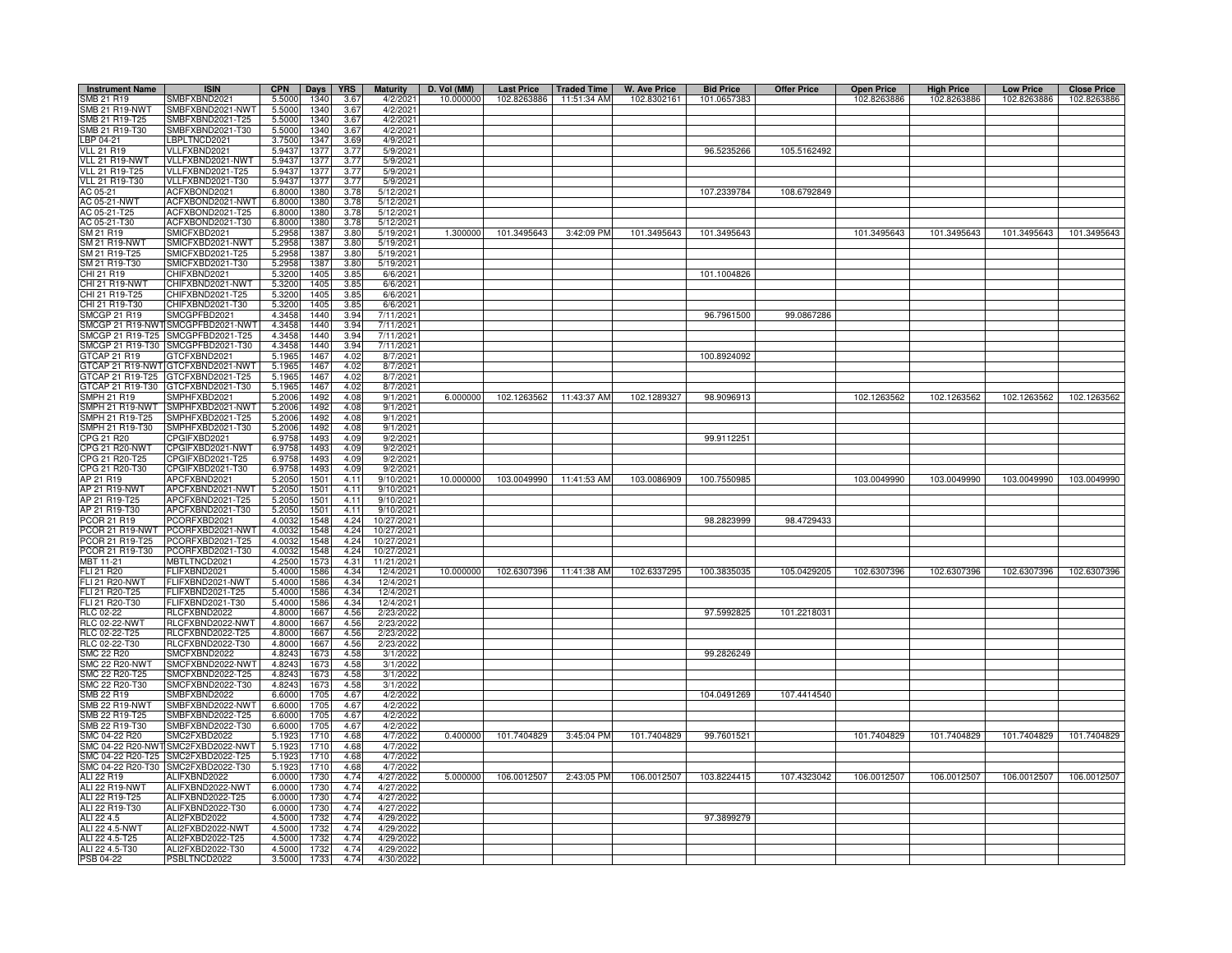| <b>Instrument Name</b>                | <b>ISIN</b>                          | <b>CPN</b>       | Days         | <b>YRS</b>   | <b>Maturity</b>        | D. Vol (MM) | <b>Last Price</b> | <b>Traded Time</b>      | <b>W. Ave Price</b> | <b>Bid Price</b> | <b>Offer Price</b> | <b>Open Price</b> | <b>High Price</b> | <b>Low Price</b> | <b>Close Price</b> |
|---------------------------------------|--------------------------------------|------------------|--------------|--------------|------------------------|-------------|-------------------|-------------------------|---------------------|------------------|--------------------|-------------------|-------------------|------------------|--------------------|
| CHIB 05-22                            | CHIBLTNC2022                         | 3.2500           | 1751         | 4.79         | 5/18/2022              | 0.200000    | 99.7784898        | 2:47:53 PM              | 99.7784898          |                  |                    | 99.7784898        | 99.7784898        | 99.7784898       | 99.7784898         |
| <b>SLTC 22 R20</b>                    | SLTCFXBD2022                         | 5.5796           | 1755         | 4.80         | 5/22/202               |             |                   |                         |                     | 100.7544327      | 103.5460587        |                   |                   |                  |                    |
| SLTC 22 R20-NWT<br>SLTC 22 R20-T25    | LTCFXBD2022-NWT<br>SLTCFXBD2022-T25  | 5.5796<br>5.5796 | 1755<br>1755 | 4.80<br>4.80 | 5/22/2022<br>5/22/202  |             |                   |                         |                     |                  |                    |                   |                   |                  |                    |
| SLTC 22 R20-T30                       | SLTCFXBD2022-T30                     | 5.5796           | 1755         | 4.80         | 5/22/202               |             |                   |                         |                     |                  |                    |                   |                   |                  |                    |
| PNB 06-22                             | NBLTNCD2022                          | 3.2500           | 1770         | 4.85         | 6/6/202                |             |                   |                         |                     |                  |                    |                   |                   |                  |                    |
| <b>HOUSE 22 R20</b>                   | HOUSEFBD2022                         | 6.1310           | 1810         | 4.96         | 7/16/202               |             |                   |                         |                     | 98.8631301       |                    |                   |                   |                  |                    |
| HOUSE 22 R20-NW                       | HOUSEFBD2022-NWT                     | 6.1310           | 1810         | 4.96         | 7/16/2022              |             |                   |                         |                     |                  |                    |                   |                   |                  |                    |
| HOUSE 22 R20-T25                      | OUSEFBD2022-T25                      | 6.1310           | 1810         | 4.96         | 7/16/202               |             |                   |                         |                     |                  |                    |                   |                   |                  |                    |
| HOUSE 22 R20-T30<br>SM 22 R19         | HOUSEFBD2022-T30<br>MICFXBD2022      | 6.1310<br>6.9442 | 1810<br>1810 | 4.96<br>4.96 | 7/16/2022<br>7/16/2022 |             |                   |                         |                     | 109.5895820      | 109.8208400        |                   |                   |                  |                    |
| SM 22 R19-NWT                         | MICFXBD2022-NWT                      | 6.9442           | 1810         | 4.96         | 7/16/202               |             |                   |                         |                     |                  |                    |                   |                   |                  |                    |
| SM 22 R19-T25                         | SMICFXBD2022-T25                     | 6.9442           | 1810         | 4.96         | 7/16/2022              |             |                   |                         |                     |                  |                    |                   |                   |                  |                    |
| SM 22 R19-T30                         | SMICFXBD2022-T30                     | 6.9442           | 1810         | 4.96         | 7/16/2022              |             |                   |                         |                     |                  |                    |                   |                   |                  |                    |
| AEV 22 R20                            | AEVFXBND2022                         | 5.0056           | 1831         | 5.01         | 8/6/2022               | 10.000000   |                   | 100.9105979 11:46:00 AM | 100.9109701         | 100.9109701      |                    | 100.9105979       | 100.9105979       | 100.9105979      | 100.9105979        |
| <b>AEV 22 R20-NWT</b>                 | AEVFXBND2022-NWT                     | 5.0056           | 1831         | 5.01         | 8/6/202                |             |                   |                         |                     |                  |                    |                   |                   |                  |                    |
| AEV 22 R20-T25                        | AEVFXBND2022-T25<br>AEVFXBND2022-T30 | 5.0056<br>5.0056 | 1831<br>1831 | 5.01<br>5.01 | 8/6/202                |             |                   |                         |                     |                  |                    |                   |                   |                  |                    |
| AEV 22 R20-T30<br><b>FLI 22 R20</b>   | <b>LIFXBND2022</b>                   | 5.3567           | 1845         | 5.05         | 8/6/202<br>8/20/2022   | 5.000000    | 101.0465257       | 2:25:27 PM              | 101.0465257         | 101.0465257      |                    | 101.0465257       | 101.0465257       | 101.0465257      | 101.0465257        |
| <b>FLI 22 R20-NWT</b>                 | <b>LIFXBND2022-NWT</b>               | 5.3567           | 1845         | 5.05         | 8/20/2022              |             |                   |                         |                     |                  |                    |                   |                   |                  |                    |
| FLI 22 R20-T25                        | ELIFXBND2022-T25                     | 5.3567           | 1845         | 5.05         | 8/20/2022              |             |                   |                         |                     |                  |                    |                   |                   |                  |                    |
| FLI 22 R20-T30                        | LIFXBND2022-T30                      | 5.3567           | 1845         | 5.05         | 8/20/2022              |             |                   |                         |                     |                  |                    |                   |                   |                  |                    |
| EW 09-22                              | WBLTNCD2022                          | 4.0000           | 1877         | 5.14         | 9/21/202               |             |                   |                         |                     |                  |                    |                   |                   |                  |                    |
| PNB 10-22                             | PNB2LTNC2022                         | 3.7500           | 1913         | 5.24         | 10/27/202              |             |                   |                         |                     |                  |                    |                   |                   |                  |                    |
| CHIB 12-22                            | CHIB2LTN2022                         | 3.6500           | 1949         | 5.34         | 12/2/2022              | 1.000000    | 99.9025366        | 9:28:35 AM              | 99.9025366          |                  |                    | 99.9025366        | 99.9025366        | 99.9025366       | 99.9025366         |
| <b>RBANK 12-22</b><br>CPI 01-23 R20   | <b>BANKLTN2022</b><br>CPIFXBND2023   | 4.1250<br>5.0496 | 1963<br>1985 | 5.37<br>5.43 | 12/16/2022<br>1/7/202  |             |                   |                         |                     | 99.9965626       |                    |                   |                   |                  |                    |
| CPI 01-23 R20-NWT                     | <b>CPIFXBND2023-NWT</b>              | 5.0496           | 1985         | 5.43         | 1/7/202                |             |                   |                         |                     |                  |                    |                   |                   |                  |                    |
| CPI 01-23 R20-T25                     | CPIFXBND2023-T25                     | 5.0496           | 1985         | 5.43         | 1/7/202                |             |                   |                         |                     |                  |                    |                   |                   |                  |                    |
| CPI 01-23 R20-T30                     | CPIFXBND2023-T30                     | 5.0496           | 1985         | 5.43         | 1/7/202                |             |                   |                         |                     |                  |                    |                   |                   |                  |                    |
| GTCAP 23 R20                          | GTCFXBND2023                         | 5.0937           | 2036         | 5.57         | 2/27/202               |             |                   |                         |                     | 95.7323155       |                    |                   |                   |                  |                    |
| <b>STCAP 23 R20-NWT</b>               | GTCFXBND2023-NWT                     | 5.0937           | 2036         | 5.57         | 2/27/202               |             |                   |                         |                     |                  |                    |                   |                   |                  |                    |
| GTCAP 23 R20-T25<br>GTCAP 23 R20-T30  | GTCFXBND2023-T25<br>TCFXBND2023-T30  | 5.0937<br>5.0937 | 2036<br>2036 | 5.57         | 2/27/2023<br>2/27/202  |             |                   |                         |                     |                  |                    |                   |                   |                  |                    |
| EDC 23 R19                            | DCFXBND2023                          | 4.731            | 2101         | 5.57<br>5.75 | 5/3/202                |             |                   |                         |                     | 93.8923355       |                    |                   |                   |                  |                    |
| DC 23 R19-NWT                         | EDCFXBND2023-NWT                     | 4.731            | 2101         | 5.75         | 5/3/202                |             |                   |                         |                     |                  |                    |                   |                   |                  |                    |
| DC 23 R19-T25                         | EDCFXBND2023-T25                     | 4.731            | 2101         | 5.75         | 5/3/202                |             |                   |                         |                     |                  |                    |                   |                   |                  |                    |
| EDC 23 R19-T30                        | EDCFXBND2023-T30                     | 4.7312           | 2101         | 5.75         | 5/3/2023               |             |                   |                         |                     |                  |                    |                   |                   |                  |                    |
| AC 23 R22                             | ACFXBOND2023                         | 3.9200           | 2166         | 5.93         | 7/7/2023               | 2.000000    | 94.4834625        | 3:29:50 PM              | 94.4834625          | 92.0461386       |                    | 94.4834625        | 94.4834625        | 94.4834625       | 94.4834625         |
| <b>AC 23 R22-NWT</b>                  | ACFXBOND2023-NWT<br>ACFXBOND2023-T25 | 3.9200           | 2166         | 5.93<br>5.93 | 7/7/2023<br>7/7/2023   |             |                   |                         |                     |                  |                    |                   |                   |                  |                    |
| AC 23 R22-T25<br>AC 23 R22-T30        | ACFXBOND2023-T30                     | 3.9200<br>3.9200 | 2166<br>2166 | 5.93         | 7/7/2023               |             |                   |                         |                     |                  |                    |                   |                   |                  |                    |
| MCGP 23 R21                           | MCGPFBD2023                          | 4.7575           | 2170         | 5.94         | 7/11/2023              |             |                   |                         |                     | 97.4977751       |                    |                   |                   |                  |                    |
| MCGP 23 R21-NW                        | MCGPFBD2023-NWT                      | 4.757            | 217          | 5.94         | 7/11/2023              |             |                   |                         |                     |                  |                    |                   |                   |                  |                    |
| MCGP 23 R21-T25                       | MCGPFBD2023-T25                      | 4.7575           | 2170         | 5.94         | 7/11/2023              |             |                   |                         |                     |                  |                    |                   |                   |                  |                    |
| MCGP 23 R21-T30                       | MCGPFBD2023-T30                      | 4.7575           | 2170         | 5.94         | 7/11/2023              |             |                   |                         |                     |                  |                    |                   |                   |                  |                    |
| GLO 23 R20<br><b>GLO 23 R20-NWT</b>   | GLOFXBND2023<br>GLOFXBND2023-NWT     | 5.2792           | 2176<br>2176 | 5.96<br>5.96 | 7/17/202<br>7/17/202   |             |                   |                         |                     | 94.0051877       |                    |                   |                   |                  |                    |
| GLO 23 R20-T25                        | GLOFXBND2023-T25                     | 5.2792<br>5.2792 | 2176         | 5.96         | 7/17/202               |             |                   |                         |                     |                  |                    |                   |                   |                  |                    |
| GLO 23 R20-T30                        | GLOFXBND2023-T30                     | 5.2792           | 2176         | 5.96         | 7/17/202               |             |                   |                         |                     |                  |                    |                   |                   |                  |                    |
| MBT 09-23                             | MBTLTNCD2023                         | 3.5000           | 2240         | 6.13         | 9/19/202               |             |                   |                         |                     |                  |                    |                   |                   |                  |                    |
| ALI 23 R22                            | ALIFXBND2023                         | 3.8915           | 2258         | 6.18         | 10/7/202               |             |                   |                         |                     | 92.8997023       |                    |                   |                   |                  |                    |
| ALI 23 R22-NWT                        | ALIFXBND2023-NWT                     | 3.8915           | 2258         | 6.18         | 10/7/2023              |             |                   |                         |                     |                  |                    |                   |                   |                  |                    |
| ALI 23 R22-T25                        | ALIFXBND2023-T25                     | 3.8915           | 2258         | 6.18         | 10/7/202               |             |                   |                         |                     |                  |                    |                   |                   |                  |                    |
| ALI 23 R22-T30<br>PCOR 23 R21         | ALIFXBND2023-T30<br>CORFXBD2023      | 3.8915<br>4.5219 | 2258<br>2278 | 6.18<br>6.24 | 10/7/202<br>10/27/202  |             |                   |                         |                     | 97.4508458       | 101.4829616        |                   |                   |                  |                    |
| PCOR 23 R21-NWT                       | CORFXBD2023-NWT                      | 4.5219           | 2278         | 6.24         | 10/27/202              |             |                   |                         |                     |                  |                    |                   |                   |                  |                    |
| PCOR 23 R21-T25                       | PCORFXBD2023-T25                     | 4.5219           | 2278         | 6.24         | 10/27/202              |             |                   |                         |                     |                  |                    |                   |                   |                  |                    |
| PCOR 23 R21-T30                       | PCORFXBD2023-T30                     | 4.5219           | 2278         | 6.24         | 10/27/202              |             |                   |                         |                     |                  |                    |                   |                   |                  |                    |
| FLI 23 R20                            | FLIFXBND2023                         | 5.4333           | 2290         | 6.27         | 11/8/202               |             |                   |                         |                     | 99.1230666       |                    |                   |                   |                  |                    |
| <b>FLI 23 R20-NWT</b>                 | FLIFXBND2023-NWT                     | 5.4333           | 2290         | 6.27         | 11/8/202               |             |                   |                         |                     |                  |                    |                   |                   |                  |                    |
| FLI 23 R20-T25<br>FLI 23 R20-T30      | -LIFXBND2023-T25<br>LIFXBND2023-T30  | 5.4333<br>5.4333 | 2290<br>2290 | 6.27<br>6.27 | 11/8/202<br>11/8/202   |             |                   |                         |                     |                  |                    |                   |                   |                  |                    |
| AEV 23 R20                            | AEVFXBND2023                         | 4.6188           | 2303         | 6.31         | 11/21/202              |             |                   |                         |                     | 95.0727391       |                    |                   |                   |                  |                    |
| <b>AEV 23 R20-NWT</b>                 | AEVFXBND2023-NWT                     | 4.6188           | 2303         | 6.31         | 11/21/2023             |             |                   |                         |                     |                  |                    |                   |                   |                  |                    |
| AEV 23 R20-T25                        | AEVFXBND2023-T25                     | 4.6188           | 2303         | 6.31         | 11/21/2023             |             |                   |                         |                     |                  |                    |                   |                   |                  |                    |
| AEV 23 R20-T30                        | AEVFXBND2023-T30                     | 4.6188           | 2303         | 6.31         | 11/21/2023             |             |                   |                         |                     |                  |                    |                   |                   |                  |                    |
| SM 23 R21                             | SMICFXBD2023                         | 5.1590           | 2321         | 6.35         | 12/9/2023              | 27.000000   | 99.7737145        | 2:49:03 PM              | 99.7984930          | 99.5067431       |                    | 99.7737252        | 99.9075183        | 99.7737145       | 99.7737145         |
| <b>SM 23 R21-NWT</b><br>SM 23 R21-T25 | MICFXBD2023-NWT<br>MICFXBD2023-T25   | 5.1590<br>5.1590 | 2321<br>2321 | 6.35<br>6.35 | 12/9/202<br>12/9/202   |             |                   |                         |                     |                  |                    |                   |                   |                  |                    |
| SM 23 R21-T30                         | MICFXBD2023-T30                      | 5.1590           | 2321         | 6.35         | 12/9/202               |             |                   |                         |                     |                  |                    |                   |                   |                  |                    |
| DC 24 R21                             | DCFXBND2024                          | 6.1458           | 2367         | 6.48         | 1/24/2024              |             |                   |                         |                     | 105.1744740      | 105.8815525        |                   |                   |                  |                    |
| FDC 24 R21-NW                         | DCFXBND2024-NWT                      | 6.1458           | 2367         | 6.48         | 1/24/202               |             |                   |                         |                     |                  |                    |                   |                   |                  |                    |
| FDC 24 R21-T25                        | DCFXBND2024-T25                      | 6.1458           | 2367         | 6.48         | 1/24/202               |             |                   |                         |                     |                  |                    |                   |                   |                  |                    |
| FDC 24 R21-T30                        | FDCFXBND2024-T30                     | 6.1458           | 2367         | 6.48         | 1/24/2024              |             |                   |                         |                     |                  |                    |                   |                   |                  |                    |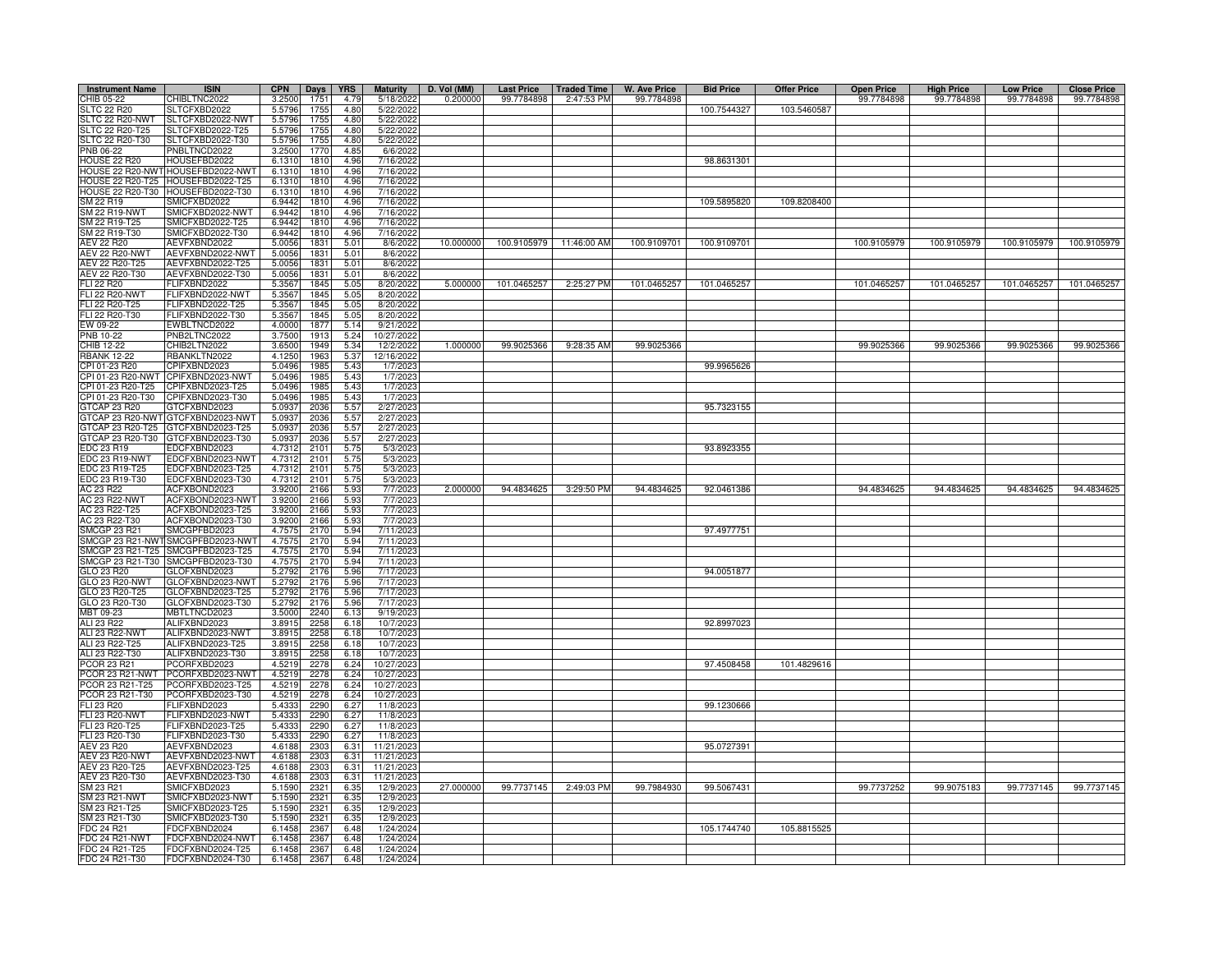| <b>Instrument Name</b>                     | <b>ISIN</b>                                       | <b>CPN</b>       | Days         | <b>YRS</b>    | <b>Maturity</b>        | D. Vol (MM) | <b>Last Price</b> | <b>Traded Time</b> | <b>W. Ave Price</b> | <b>Bid Price</b> | <b>Offer Price</b> | <b>Open Price</b> | <b>High Price</b> | <b>Low Price</b> | <b>Close Price</b> |
|--------------------------------------------|---------------------------------------------------|------------------|--------------|---------------|------------------------|-------------|-------------------|--------------------|---------------------|------------------|--------------------|-------------------|-------------------|------------------|--------------------|
| ALI 24 R20                                 | ALIFXBND2024                                      | 5.0000           | 2373         | 6.50          | 1/30/202               | 11.000000   | 101.5796828       | 9:23:07 AM         | 101.5865739         | 100.8272980      | 101.6628686        | 101.6636374       | 101.6636374       | 101.5796828      | 101.5796828        |
| <b>ALI 24 R20-NWT</b>                      | ALIFXBND2024-NWT                                  | 5.0000           | 2373         | 6.50          | 1/30/2024              |             |                   |                    |                     |                  |                    |                   |                   |                  |                    |
| ALI 24 R20-T25                             | ALIFXBND2024-T25                                  | 5.0000           | 2373         | 6.50          | 1/30/2024              |             |                   |                    |                     |                  |                    |                   |                   |                  |                    |
| ALI 24 R20-T30                             | ALIFXBND2024-T30                                  | 5.0000           | 2373         | 6.50          | 1/30/2024              |             |                   |                    |                     |                  |                    |                   |                   |                  |                    |
| <b>TEL 24 R21</b><br><b>TEL 24 R21-NWT</b> | FELFXBND2024<br>TELFXBND2024-NWT                  | 5.2813<br>5.2813 | 2380<br>2380 | 6.52<br>6.52  | 2/6/2024<br>2/6/2024   |             |                   |                    |                     | 100.7222467      |                    |                   |                   |                  |                    |
| TEL 24 R21-T25                             | TELFXBND2024-T25                                  | 5.2813           | 2380         | 6.52          | 2/6/2024               |             |                   |                    |                     |                  |                    |                   |                   |                  |                    |
| TEL 24 R21-T30                             | TELFXBND2024-T30                                  | 5.2813           | 2380         | 6.52          | 2/6/2024               |             |                   |                    |                     |                  |                    |                   |                   |                  |                    |
| JGS 24 R20                                 | JGSFXBND2024                                      | 5.3000           | 2401         | 6.57          | 2/27/2024              |             |                   |                    |                     | 98.9048475       |                    |                   |                   |                  |                    |
| <b>JGS 24 R20-NWT</b>                      | JGSFXBND2024-NWT                                  | 5.3000           | 2401         | 6.57          | 2/27/2024              |             |                   |                    |                     |                  |                    |                   |                   |                  |                    |
| JGS 24 R20-T25                             | JGSFXBND2024-T25                                  | 5.3000           | 2401         | 6.57          | 2/27/2024              |             |                   |                    |                     |                  |                    |                   |                   |                  |                    |
| JGS 24 R20-T30                             | JGSFXBND2024-T30                                  | 5.3000           | 2401         | 6.57          | 2/27/2024              |             |                   |                    |                     |                  |                    |                   |                   |                  |                    |
| SMC 24 R22                                 | MCFXBND2024                                       | 5.2840           | 2404         | 6.58          | 3/1/2024               |             |                   |                    |                     | 100.3249657      |                    |                   |                   |                  |                    |
| SMC 24 R22-NWT                             | SMCFXBND2024-NWT                                  | 5.2840           | 2404         | 6.58          | 3/1/2024               |             |                   |                    |                     |                  |                    |                   |                   |                  |                    |
| SMC 24 R22-T25                             | SMCFXBND2024-T25                                  | 5.2840           | 2404         | 6.58          | 3/1/2024               |             |                   |                    |                     |                  |                    |                   |                   |                  |                    |
| SMC 24 R22-T30<br>STIESG 24 R22            | SMCFXBND2024-T30<br>STIGFXBD2024                  | 5.2840<br>5.8085 | 2404         | 6.58<br>6.64  | 3/1/2024<br>3/23/2024  |             |                   |                    |                     | 99.9974474       | 101.7048891        |                   |                   |                  |                    |
| TIESG 24 R22-NW                            | STIGFXBD2024-NWT                                  | 5.8085           | 2426<br>2426 | 6.64          | 3/23/2024              |             |                   |                    |                     |                  |                    |                   |                   |                  |                    |
| STIESG 24 R22-T25                          | STIGFXBD2024-T25                                  | 5.8085           | 2426         | 6.64          | 3/23/2024              |             |                   |                    |                     |                  |                    |                   |                   |                  |                    |
| STIESG 24 R22-T30                          | STIGFXBD2024-T30                                  | 5.8085           | 2426         | 6.64          | 3/23/2024              |             |                   |                    |                     |                  |                    |                   |                   |                  |                    |
| MEG 24 R22                                 | MEGFXBND2024                                      | 5.3535           | 243          | 6.66          | 3/28/2024              | 25.000000   | 101.9734328       | 11:45:47 AM        | 101.8328543         | 101.4087628      |                    | 101.2672669       | 101.9734328       | 101.2672669      | 101.9734328        |
| MEG 24 R22-NWT                             | MEGFXBND2024-NWT                                  | 5.3535           | 2431         | 6.66          | 3/28/2024              |             |                   |                    |                     |                  |                    |                   |                   |                  |                    |
| MEG 24 R22-T25                             | MEGFXBND2024-T25                                  | 5.3535           | 2431         | 6.66          | 3/28/2024              |             |                   |                    |                     |                  |                    |                   |                   |                  |                    |
| MEG 24 R22-T30                             | MEGFXBND2024-T30                                  | 5.3535           | 2431         | 6.66          | 3/28/2024              |             |                   |                    |                     |                  |                    |                   |                   |                  |                    |
| <b>MNTC 24 R21</b>                         | MNTCFXBD2024                                      | 5.5000           | 2434         | 6.66          | 3/31/2024              |             |                   |                    |                     | 100.5544701      |                    |                   |                   |                  |                    |
| MNTC 24 R21-NWT                            | MNTCFXBD2024-NWT                                  | 5.5000           | 2434         | 6.66          | 3/31/2024              |             |                   |                    |                     |                  |                    |                   |                   |                  |                    |
| MNTC 24 R21-T25<br>MNTC 24 R21-T30         | MNTCFXBD2024-T25<br>MNTCFXBD2024-T30              | 5.5000<br>5.5000 | 2434<br>2434 | 6.66<br>6.66  | 3/31/2024<br>3/31/2024 |             |                   |                    |                     |                  |                    |                   |                   |                  |                    |
| SMB 24 R21                                 | SMBFXBND2024                                      | 6.0000           | 2436         | 6.67          | 4/2/2024               |             |                   |                    |                     | 102.7510928      |                    |                   |                   |                  |                    |
| SMB 24 R21-NWT                             | SMBFXBND2024-NWT                                  | 6.0000           | 2436         | 6.67          | 4/2/2024               |             |                   |                    |                     |                  |                    |                   |                   |                  |                    |
| SMB 24 R21-T25                             | SMBFXBND2024-T25                                  | 6.0000           | 2436         | 6.67          | 4/2/2024               |             |                   |                    |                     |                  |                    |                   |                   |                  |                    |
| SMB 24 R21-T30                             | MBFXBND2024-T30                                   | 6.0000           | 2436         | 6.67          | 4/2/2024               |             |                   |                    |                     |                  |                    |                   |                   |                  |                    |
| SMPH 05-24 R22                             | MPH2FBD2024                                       | 5.1683           | 2482         | 6.80          | 5/18/2024              |             |                   |                    |                     | 100.2380260      |                    |                   |                   |                  |                    |
| SMPH 05-24 R22-NW                          | MPH2FBD2024-NWT                                   | 5.1683           | 2482         | 6.80          | 5/18/2024              |             |                   |                    |                     |                  |                    |                   |                   |                  |                    |
| SMPH 05-24 R22-T25                         | MPH2FBD2024-T25                                   | 5.1683           | 2482         | 6.80          | 5/18/2024              |             |                   |                    |                     |                  |                    |                   |                   |                  |                    |
| SMPH 05-24 R22-T30                         | SMPH2FBD2024-T30                                  | 5.1683           | 2482         | 6.80          | 5/18/2024              |             |                   |                    |                     |                  |                    |                   |                   |                  |                    |
| SM 24 R21<br>SM 24 R21-NWT                 | <b>MICFXBD2024</b><br>MICFXBD2024-NWT             | 5.6125<br>5.6125 | 2483<br>2483 | 6.80<br>6.80  | 5/19/2024<br>5/19/2024 |             |                   |                    |                     | 100.6219772      |                    |                   |                   |                  |                    |
| SM 24 R21-T25                              | MICFXBD2024-T25                                   | 5.612            | 2483         | 6.80          | 5/19/2024              |             |                   |                    |                     |                  |                    |                   |                   |                  |                    |
| SM 24 R21-T30                              | SMICFXBD2024-T30                                  | 5.6125           | 2483         | 6.80          | 5/19/2024              |             |                   |                    |                     |                  |                    |                   |                   |                  |                    |
| MBT 07-24                                  | MBTLTNCD2024                                      | 3.8750           | 2545         | 6.97          | 7/20/2024              |             |                   |                    |                     |                  |                    |                   |                   |                  |                    |
| DD 24 R22                                  | DDFXBOND2024                                      | 6.0952           | 2546         | 6.97          | 7/21/2024              |             |                   |                    |                     | 99.9717687       |                    |                   |                   |                  |                    |
| <b>DD 24 R22-NWT</b>                       | DDFXBOND2024-NWT                                  | 6.0952           | 2546         | 6.97          | 7/21/2024              |             |                   |                    |                     |                  |                    |                   |                   |                  |                    |
| DD 24 R22-T25                              | DDFXBOND2024-T25                                  | 6.0952           | 2546         | 6.97          | 7/21/2024              |             |                   |                    |                     |                  |                    |                   |                   |                  |                    |
| DD 24 R22-T30                              | DDFXBOND2024-T30                                  | 6.0952           | 2546         | 6.97          | 7/21/2024              |             |                   |                    |                     |                  |                    |                   |                   |                  |                    |
| GTCAP 24 R21<br>GTCAP 24 R21-NW            | <b>STCFXBND2024</b><br>GTCFXBND2024-NWT           | 5.6250<br>5.6250 | 2563<br>2563 | 7.02<br>7.02  | 8/7/2024<br>8/7/2024   |             |                   |                    |                     | 97.8646308       |                    |                   |                   |                  |                    |
| GTCAP 24 R21-T25                           | GTCFXBND2024-T25                                  | 5.6250           | 2563         | 7.02          | 8/7/2024               |             |                   |                    |                     |                  |                    |                   |                   |                  |                    |
| GTCAP 24 R21-T30                           | TCFXBND2024-T30                                   | 5.6250           | 2563         | 7.01          | 8/7/2024               |             |                   |                    |                     |                  |                    |                   |                   |                  |                    |
| SMPH 24 R21                                | MPHFXBD2024                                       | 5.7417           | 2588         | 7.09          | 9/1/2024               |             |                   |                    |                     | 99.9497092       |                    |                   |                   |                  |                    |
| SMPH 24 R21-NWT                            | MPHFXBD2024-NWT                                   | 5.7417           | 2588         | 7.09          | 9/1/2024               |             |                   |                    |                     |                  |                    |                   |                   |                  |                    |
| SMPH 24 R21-T25                            | MPHFXBD2024-T25                                   | 5.7417           | 2588         | 7.09          | 9/1/2024               |             |                   |                    |                     |                  |                    |                   |                   |                  |                    |
| SMPH 24 R21-T30                            | SMPHFXBD2024-T30                                  | 5.7417           | 2588         | 7.09          | 9/1/2024               |             |                   |                    |                     |                  |                    |                   |                   |                  |                    |
| FLI 24 R21                                 | FLIFXBND2024                                      | 5.6389           | 2682         | 7.34          | 12/4/2024              |             |                   |                    |                     | 99.3361088       |                    |                   |                   |                  |                    |
| FLI 24 R21-NWT<br>FLI 24 R21-T25           | -LIFXBND2024-NWT<br>-LIFXBND2024-T25              | 5.6389           | 2682<br>2682 | 7.34<br>7.34  | 12/4/2024<br>12/4/2024 |             |                   |                    |                     |                  |                    |                   |                   |                  |                    |
| FLI 24 R21-T30                             | ELIFXBND2024-T30                                  | 5.6389<br>5.6389 | 2682         | 7.34          | 12/4/2024              |             |                   |                    |                     |                  |                    |                   |                   |                  |                    |
| AC 25 R23                                  | ACFXBOND2025                                      | 4.8200           | 2750         | 7.53          | 2/10/2025              |             |                   |                    |                     | 97.6453773       | 103.6539774        |                   |                   |                  |                    |
| AC 25 R23-NWT                              | ACFXBOND2025-NWT                                  | 4.8200           | 2750         | 7.53          | 2/10/2025              |             |                   |                    |                     |                  |                    |                   |                   |                  |                    |
| AC 25 R23-T25                              | ACFXBOND2025-T25                                  | 4.8200           | 2750         | 7.53          | 2/10/2025              |             |                   |                    |                     |                  |                    |                   |                   |                  |                    |
| AC 25 R23-T30                              | ACFXBOND2025-T30                                  | 4.8200           | 2750         | 7.53          | 2/10/2025              |             |                   |                    |                     |                  |                    |                   |                   |                  |                    |
| RLC 02-25                                  | RLCFXBND2025                                      | 4.9344           | 2763         | 7.56          | 2/23/202               |             |                   |                    |                     | 93.5944326       |                    |                   |                   |                  |                    |
| <b>RLC 02-25-NWT</b>                       | RLCFXBND2025-NWT                                  | 4.9344           | 2763         | 7.56          | 2/23/2025              |             |                   |                    |                     |                  |                    |                   |                   |                  |                    |
| RLC 02-25-T25                              | RLCFXBND2025-T25                                  | 4.9344           | 2763         | 7.56          | 2/23/2025              |             |                   |                    |                     |                  |                    |                   |                   |                  |                    |
| RLC 02-25-T30<br>ALI 25 R21                | RLCFXBND2025-T30<br>ALIFXBND2025                  | 4.9344<br>5.6250 | 2763         | 7.56<br>7.73  | 2/23/2025<br>4/25/2025 |             |                   |                    |                     | 102.9898097      | 107.2715171        |                   |                   |                  |                    |
| ALI 25 R21-NWT                             | ALIFXBND2025-NWT                                  | 5.6250           | 2824<br>2824 | 7.73          | 4/25/2025              |             |                   |                    |                     |                  |                    |                   |                   |                  |                    |
| ALI 25 R21-T25                             | ALIFXBND2025-T25                                  | 5.6250           | 2824         | 7.73          | 4/25/2025              |             |                   |                    |                     |                  |                    |                   |                   |                  |                    |
| ALI 25 R21-T30                             | ALIFXBND2025-T30                                  | 5.6250           | 2824         | 7.73          | 4/25/202               |             |                   |                    |                     |                  |                    |                   |                   |                  |                    |
| <b>SLTC 25 R22</b>                         | SLTCFXBD2025                                      | 6.4872           | 2851         | 7.81          | 5/22/202               |             |                   |                    |                     | 94.0526379       | 109.5634328        |                   |                   |                  |                    |
| SLTC 25 R22-NWT                            | <b>SLTCFXBD2025-NWT</b>                           | 6.4872           | 2851         | 7.81          | 5/22/202               |             |                   |                    |                     |                  |                    |                   |                   |                  |                    |
| SLTC 25 R22-T25                            | LTCFXBD2025-T25                                   | 6.4872           | 2851         | $7.8^{\circ}$ | 5/22/202               |             |                   |                    |                     |                  |                    |                   |                   |                  |                    |
| SLTC 25 R22-T30                            | SLTCFXBD2025-T30                                  | 6.4872           | 2851         | $7.8^{\circ}$ | 5/22/202               |             |                   |                    |                     |                  |                    |                   |                   |                  |                    |
| <b>HOUSE 25 R22</b>                        | HOUSEFBD2025<br>HOUSE 25 R22-NWT HOUSEFBD2025-NWT | 6.8666<br>6.8666 | 2906<br>2906 | 7.96<br>7.96  | 7/16/202<br>7/16/2025  |             |                   |                    |                     | 102.2618832      |                    |                   |                   |                  |                    |
|                                            |                                                   |                  |              |               |                        |             |                   |                    |                     |                  |                    |                   |                   |                  |                    |